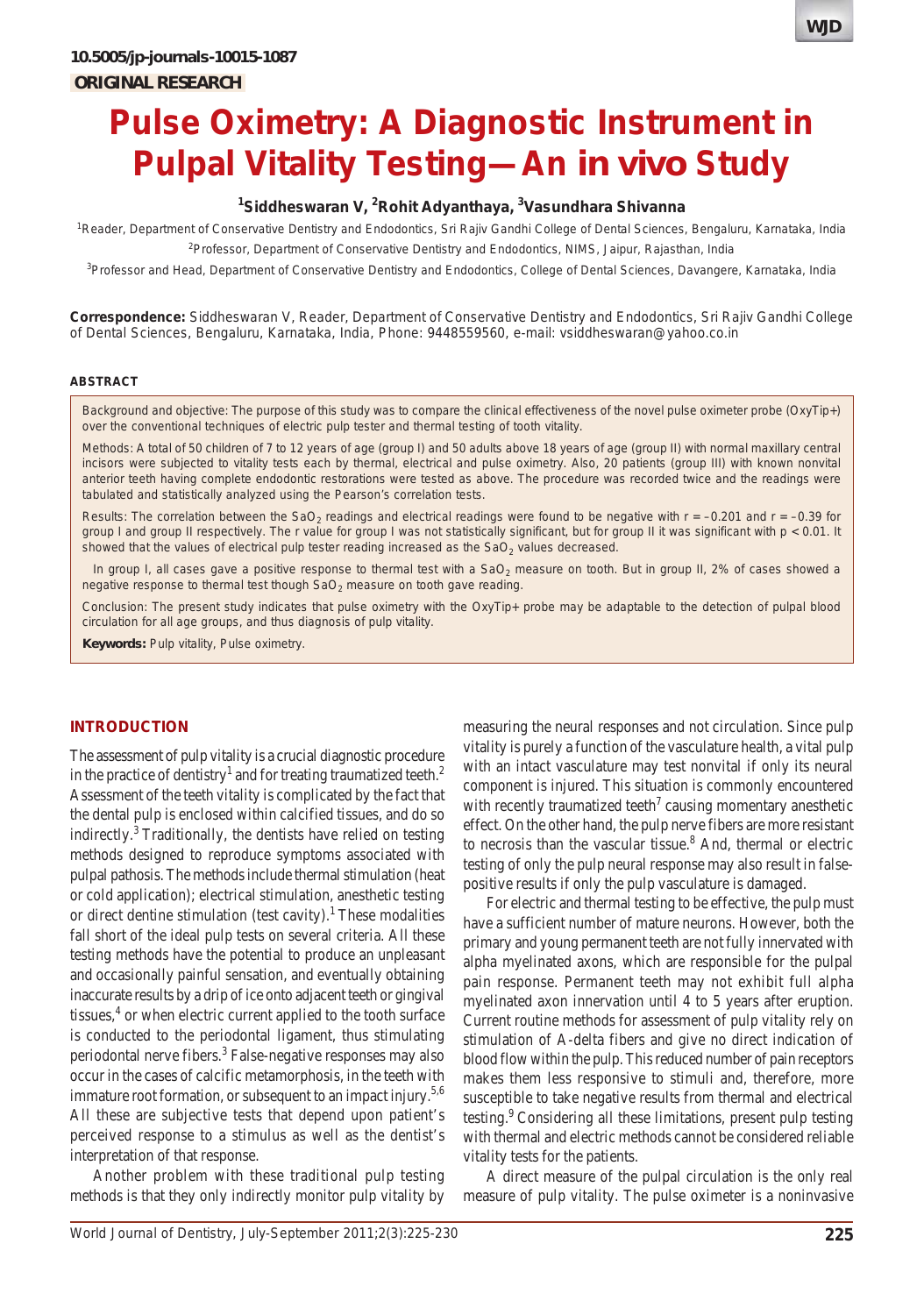oxygen saturation monitoring device widely used in medical practice for recording blood oxygen saturation levels during the administration of general anesthesia.<sup>2</sup>

Recently, few studies were done using pulse oximetry to detect the oxygen saturation of the pulp. Based on these pioneering studies, the present original work was undertaken to compare the clinical effectiveness of the pulse oximeter probe  $(OxyTip+<sup>®</sup>)$  over the conventional techniques of electric pulp tester and thermal testing of tooth vitality by correlating the percentage of oxygen saturation  $(SaO<sub>2</sub>)$  readings obtained from the pulp by pulse oximeter, with electric pulp tester readings and response to thermal test.

# **METHODOLOGY**

The present *in vivo* study was conducted in the Department of Conservative and Endodontics and the Department of Oral and Maxillofacial Surgery, College of Dental Sciences, Davangere, in the year 2005.

## **Materials used in the Study (Fig. 1)**

- 1. Pulse oximeter monitor (Datex Ohmeda)
- 2. OxyTip+® (Datex Ohmeda) (Fig. 2)
- 3. Electric pulp tester (Parkell)





- 4. Anesthetic gel (Topicale gel, Premier dental products)
- 5. Gutta-percha sticks
- 6. Spirit lamp
- 7. Lip retractor (Capri)
- 8. Guaze/cotton rolls
- 9. Examination gloves.

#### **Source of Data**

A total of 50 children of 7 to 12 years of age (group I) and 50 adults above 18 years of age (group II) with normal maxillary central incisors were subjected to vitality tests each by thermal, electrical and pulse oximetry. Also, 20 patients (group III) with known nonvital anterior teeth having complete endodontic restorations were tested as above.

#### **Method of Collection of Data**

The children and adults selected for this study are those who came as outpatients in the Department of Conservative Dentistry and Endodontics and Department of Pediatric Dentistry, College of Dental Sciences, Davangere, Karnataka. Selection criteria required the teeth to be free of caries, calculus, restorations, developmental defects and mobility. As the procedure required patient intervention, ethical clearance was obtained from the institution and written consent was also taken from the patient/ parent.

### **Methods**

The oxygen saturation  $(SaO<sub>2</sub>)$  values were first measured on the index finger. This served as the control for the comparison of oxygen saturation values that will be measured on the teeth (Figs 3 and 4).

Teeth were isolated using gauze lip retractor, and air dried (Figs 5 and 6). The  $SaO<sub>2</sub>$  of the teeth was recorded by placing the sensor probe. The probe was placed on the crown so that the light would travel from the facial and lingual through the middle of the crown. The values were recorded after 30 seconds Fig. 1: Materials used of monitoring each tooth (Figs 7, 8 and 11).



**Fig. 2:** Close-up view of OxyTip+<sup>®</sup> **Fig. 3:** SaO<sub>2</sub> (F) of a patient of group I

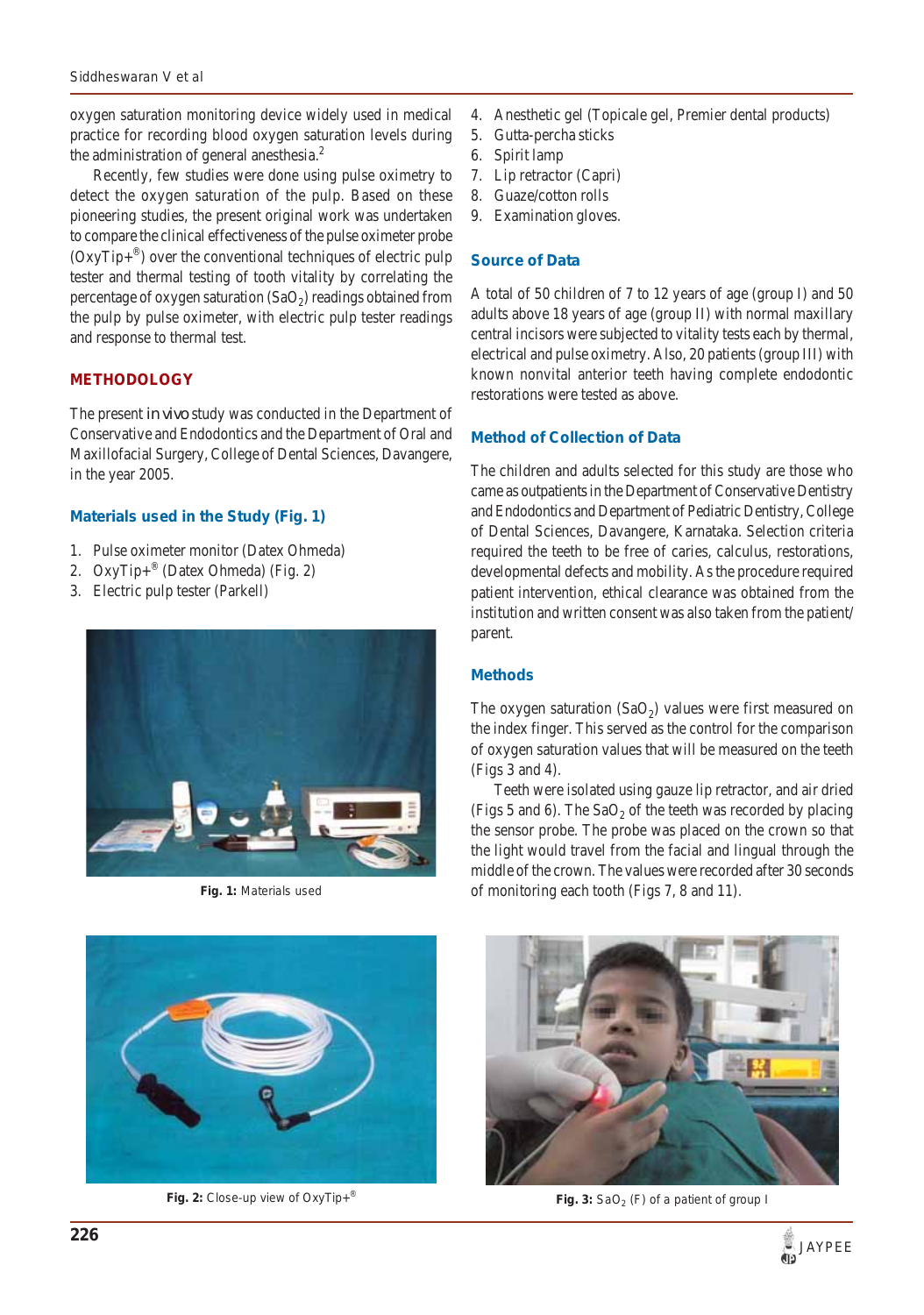*Pulse Oximetry: A Diagnostic Instrument in Pulpal Vitality Testing—An in vivo Study*



Fig. 4: SaO<sub>2</sub> (F) of a patient of group II



**Fig. 5:** Isolation of teeth for group I



**Fig. 6:** Isolation of teeth for group II



Fig. 7: SaO<sub>2</sub> (T) of a patient of group I



Fig. 8: SaO<sub>2</sub> (T) of a patient of group II



**Fig. 9:** EPT test of a patient of group I



**Fig. 10:** Thermal test of a patient of group II

Using thermal and electric pulp tester, the vitality of the same tooth was also recorded (Figs 9 and 10). The procedure was recorded twice and the readings were tabulated and statistically analyzed using Karl Pearson correlation.

## **RESULTS**

The mean  $\text{SaO}_2$  value measured from patient's finger was 96.9%  $(SD \pm 1.1)$ , 97.6%  $(SD \pm 0.4)$  and 97.6%  $(SD \pm 0.63)$  for group I, II and III respectively, as shown in Table 1.

The SaO<sub>2</sub> values on tooth of group I averaged 87.1% (SD  $\pm$ 2.8) and of group II averaged 87.8% (SD  $\pm$  1.8), as shown in Table 1.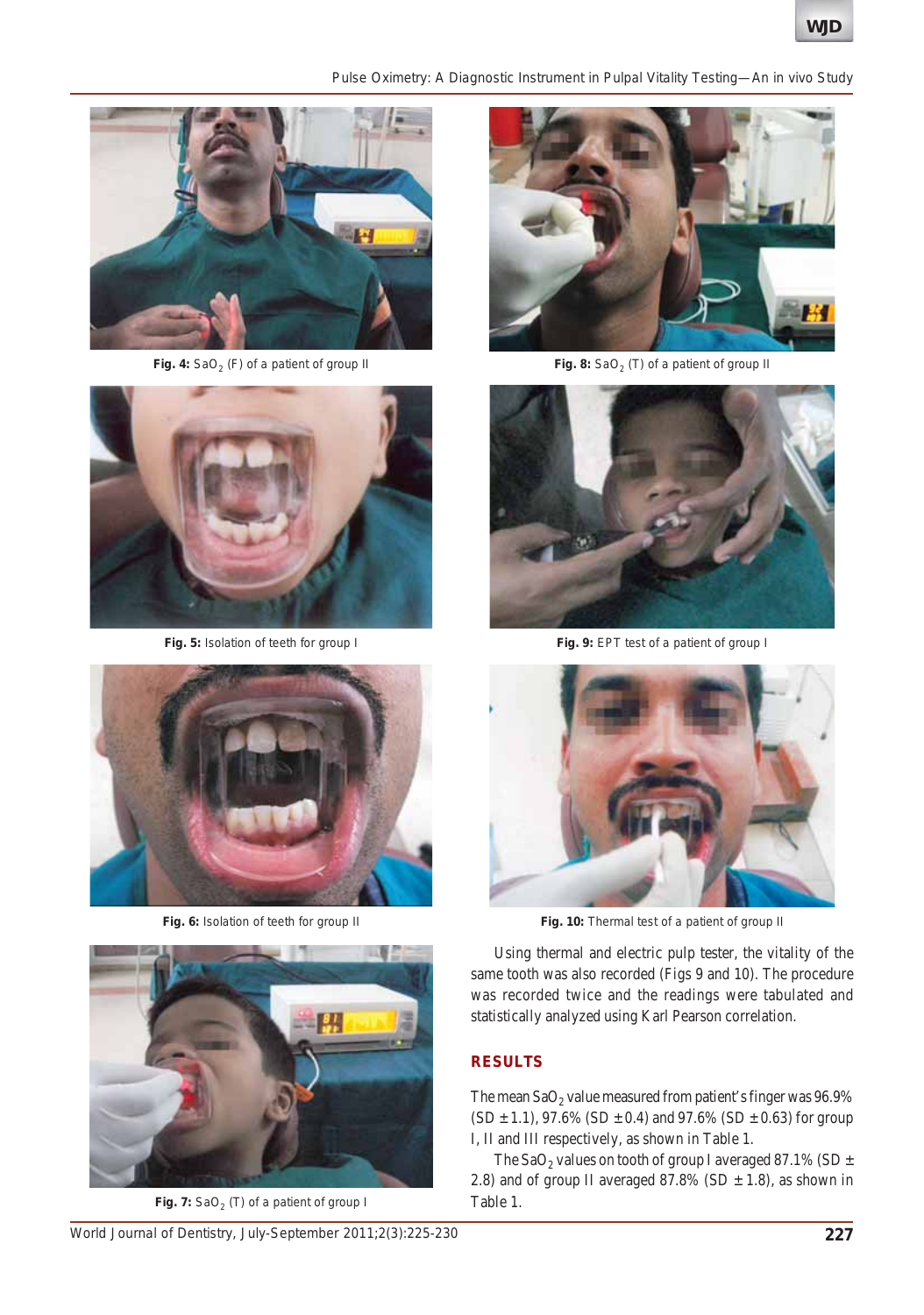#### *Siddheswaran V et al*

| <b>Table 1:</b> Mean, standard deviation and range in groups I, II and III |                        |                              |                             |                               |                |            |  |  |  |
|----------------------------------------------------------------------------|------------------------|------------------------------|-----------------------------|-------------------------------|----------------|------------|--|--|--|
| <b>Groups</b>                                                              |                        | SaO <sub>2</sub>             |                             | <b>EPT</b>                    | <b>Thermal</b> |            |  |  |  |
|                                                                            |                        | Index finger                 | <b>Tooth</b>                |                               | $+ve$          | $-ve$      |  |  |  |
| Group I                                                                    | Mean $\pm$ SD<br>Range | $96.9 \pm 1.1$<br>93.5-98.0  | $87.1 \pm 2.8$<br>81.5-92.5 | $4.8 \pm 1.3$<br>$2 - 8$      | 50             | <b>Nil</b> |  |  |  |
| Group II                                                                   | Mean $\pm$ SD<br>Range | $97.6 \pm 0.4$<br>96.5-98.5  | $87.8 \pm 1.8$<br>84.0-93.5 | $1.4 \pm 0.7$<br>$1.0 - 4.5$  | 49             | 01         |  |  |  |
| Group III                                                                  | Mean $\pm$ SD<br>Range | $97.6 \pm 0.63$<br>96.0-98.5 | $\qquad \qquad -$<br>-      | $\overline{\phantom{0}}$<br>- | Nil            | 20         |  |  |  |

| Table 2: Karl Pearson correlation in groups I and II |          |                |          |                |  |  |  |  |  |
|------------------------------------------------------|----------|----------------|----------|----------------|--|--|--|--|--|
|                                                      | Group I  |                | Group II |                |  |  |  |  |  |
|                                                      |          | $\overline{D}$ |          | $\overline{D}$ |  |  |  |  |  |
| $SaO2$ index finger/<br>$SaO2$ tooth                 | $-0.05$  | 0.75NS         | $+0.32$  | $< 0.05.$ S    |  |  |  |  |  |
| $SaO2$ tooth/EPT                                     | $-0.201$ | 0.16NS         | $-0.39$  | $< 0.01$ , S   |  |  |  |  |  |

S: Significant



**Graph 1:** Relationship between EPT and SaO<sub>2</sub> (T)-group I



**Graph 2:** Relationship between EPT and SaO<sub>2</sub>(T)—group II

Twenty nonvital teeth (group III) which were taken as control with complete endodontic fillings recorded  $SaO<sub>2</sub>$  values of 0% and showed no response to electrical and thermal testing procedures, as shown in Table 1.

The EPT readings on tooth of group I averaged  $4.8$  (SD  $\pm$  1.3) and of group II averaged  $1.4$  (SD  $\pm$  0.7) as shown in Table 1.



Fig. 11: SaO<sub>2</sub> (T) of a patient of group III

The correlation between the  $SaO<sub>2</sub>$  readings and electrical readings were found to be negative with  $r = -0.201$  and  $r = -0.39$  for group I and group II respectively, as shown in Table 2. The r-value for group I was not statistically significant, but for group II it was significant with  $p < 0.01$ . It showed that the values of electrical pulp tester reading increased as the  $SaO<sub>2</sub>$ values decreased (Graphs 1 and 2).

In group I, all cases gave a positive response to thermal test with a  $SaO<sub>2</sub>$  measure on tooth. But in group II, 2% of cases showed a negative response to thermal test though  $SaO<sub>2</sub>$  measure on tooth gave reading.

# **DISCUSSION**

Detection of blood circulation would provide an objective differentiation between necrotic and vital pulp tissue. To detect blood circulation in the clinical setting, the development of a noninvasive method of detecting circulation is required. Recent attempts to develop a method for optical determination of pulpal circulation have involved the use of laser Doppler flowmetry,<sup>10-12</sup> dual wavelength spectrophotometry<sup>13</sup> and pulse oximetry.<sup>1,2,9,14</sup> Although laser Doppler flowmetry has met with some success in medical applications, its use in dentistry has been hampered by the sizable expense, lack of reproducibility, and sensitivity of the device to motion. Dual wavelength spectrophotometry has been examined only in the laboratory setting thus far, and only detects the presence of hemoglobin, not the circulation of blood.<sup>1</sup>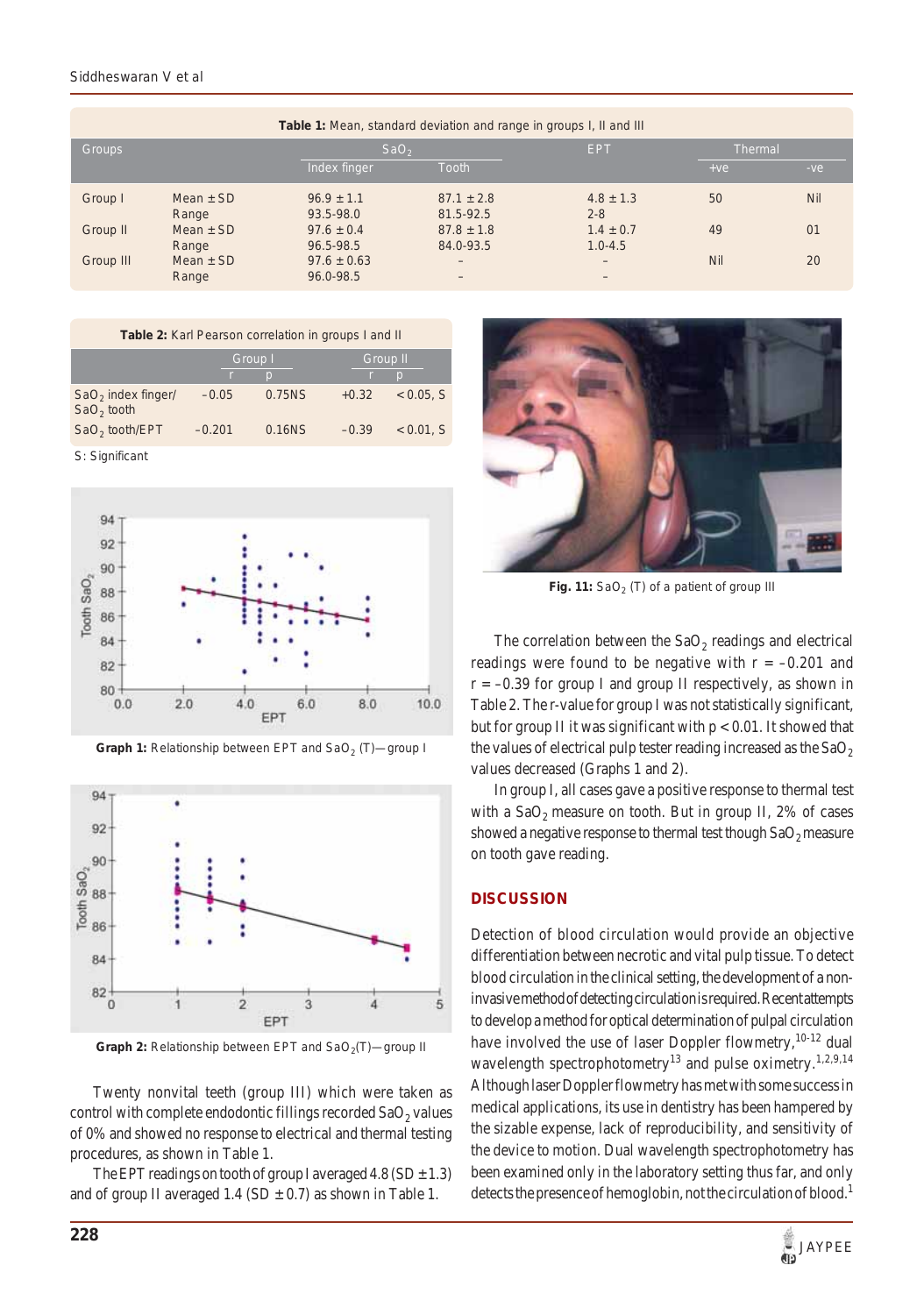Pulse oximetry is a relatively recent advance in noninvasive monitoring. The principle of this technology is based on modification of Beer's law and the absorbance characteristics of hemoglobin in the red and infrared range. The pulse oximeter uses red and infrared range wavelength to transilluminate a tissue bed, detecting absorbance peaks due to pulsatile blood circulation, and uses this information to calculate pulse rate and oxygen saturation. Because the pulse oximeter detects pulsatile absorbance, this technology is well suited for the detection of pulpal blood circulation provided a sensor could be adapted to tooth structure.<sup>1</sup> To date, there are only four studies reported in literature using the same. Of them one was *in vitro* study and three others were *in vivo*.

Also, modern endodontics is becoming influenced by novel biological, genetic and metabolic approaches toward new strategies for regeneration of dental pulp.<sup>15</sup> Keeping this in mind, the technology with which pulse oximeter works can be adapted for the true objective evaluation of the progress of regeneration, which could be a leap into the future of endodontics.

Although studies published regarding the use of pulse oximetry count to four, it has not become a routine yet. This is probably because all of them required a modification of the probe. With this background knowledge, the search was focused on the design of the probe of the pulse oximeter which would adapt to the tooth surface without modification. This gave a handful of probe designs by various manufacturers. Further when these were analyzed for our purpose, the range of pediatric probes and the ear probes did not justify our requirements. Of all of them, OxyTip+®, manufactured by Datex-Ohmeda, was found promising. This probe has 'Y' shaped design at the working end which, as claimed by the manufacturer, can be used at various sites.

So, the present study was performed with the objective to compare the clinical effectiveness of the novel pulse oximeter probe  $(OxyTip+<sup>®</sup>)$  over the conventional techniques of electric pulp testing and thermal testing of tooth vitality by correlating the percentage of oxygen saturation  $(SaO<sub>2</sub>)$  readings obtained from the pulp by pulse oximeter, with electric pulp tester readings and response to thermal test.

The results of this study confirmed the ability of the pulse oximeter to differentiate between vital and nonvital teeth. The average SaO<sub>2</sub> values of group I was 87.1  $\pm$  2.8, which was comparable to values obtained in earlier study<sup>9</sup> in which average was 81.0  $\pm$  1.7, and average SaO<sub>2</sub> value of group II was 87.8  $\pm$ 1.8, which was comparable to values obtained in earlier study in which average  $SaO_2$  value was  $94\%$ .<sup>14</sup>

Both groups I and II had tooth  $SaO<sub>2</sub>$  values lower than  $SaO<sub>2</sub>$ values recorded on patient's fingers. The lower tooth  $SaO<sub>2</sub>$ values may be attributable to several causes. Diffraction of infrared light by enamel prisms and dentin may cause decreased  $SaO<sub>2</sub>$  readings. This can also be attributed to light ray scatter through the gingiva as suggested by an earlier study.<sup>2</sup>

For group I, the statistical correlation of tooth  $SaO<sub>2</sub>$  and finger  $\text{SaO}_2$  gave a r-value of  $-0.05$  with a p-value of 0.75, which was not significant. The reason being, the  $OxyTip+^{\omega}$ , although flexible enough was still large to ideally position on

the partially erupted permanent incisors. This may have resulted in less than perpendicular direction of the light source through the crown, resulting in lower  $SaO<sub>2</sub>$  readings as suggested in an earlier study.<sup>2</sup>

For group II, statistical correlation of tooth  $SaO<sub>2</sub>$  and finger SaO<sub>2</sub> gave a r-value of  $+0.32$  with a p-value of less than 0.05, which was found significant. This may be due to the correct adaptation of the probe on fully erupted permanent incisor.

Although such correlations initially appear to question the qualitative value of  $SaO<sub>2</sub>$  readings obtained from the teeth, it must be remembered that all vital teeth provided consistent  $SaO<sub>2</sub>$ readings and all nonvital teeth recorded no SaO<sub>2</sub> readings (Fig. 11). This is in accordance with the earlier studies.<sup>1,9</sup> This confirms that pulse oximetry is capable of detecting pulp vitality through enamel and dentin.

Then, the  $SaO<sub>2</sub>$  values obtained on teeth were correlated with the electric test readings. The correlation between the  $SaO<sub>2</sub>$ readings and electric test readings were found to be negative  $(r = -0.201$  and  $r = -0.39$  respectively for group I and group II), i.e. as the values of electric pulp test reading increased, the  $SaO<sub>2</sub>$  values decreased. This correlation is in accordance with an earlier study.<sup>9</sup> Such a variation could be attributed to the high incidence of false-positive and false-negative response associated with electric pulp testing. This as supported by earlier study<sup>16</sup> which shows a positive predictive value of 0.88 and negative predictive value of 0.84. This means that the probability that no sensitive reaction represents a necrotic pulp was 88%, while the probability that a sensitive reaction represented a vital pulp was 84% with electric test.

The possible causes for such a variation are discussed as follows. In case of group I, the increase in the EPT readings is due to the fact that myelinated nerve fibers entering the tooth may not reach the maximum number until 5 years after tooth eruption. Furthermore, there is impedance to the electric current caused by the larger pulp of immature tooth.<sup>17</sup> On the other hand, increase in EPT readings in group II, can be attributed to the calcification of root canal system resulting from pulpal irritation or aging.<sup>18</sup> With age, there is a gradual decrease in the size of the pulp chamber and the number of nerve fibers in the pulp, probably because of increased reparative dentin deposition.17

In group I, all cases gave a positive response to thermal test with a corresponding  $SaO<sub>2</sub>$  measure on tooth. But in group II, 2% of cases showed a negative response to thermal test though  $SaO<sub>2</sub>$  measure on the tooth gave a reading. Such a variation could again be attributed to the high incidence of false-positive and false-negative response associated with heat test. This, as supported by earlier study, shows a positive predictive value of 0.48 and negative predictive value of  $0.83^{16}$  This means that the probability that no sensitive reaction represents a necrotic pulp was 48%, while the probability that a sensitive reaction represented a vital pulp was 83% with heat test. The reasons here are again because of the same factors described above for electric test.

There are some limitations inherent in the technology of pulse oximetry. Intrinsic limitations include excessive carbon